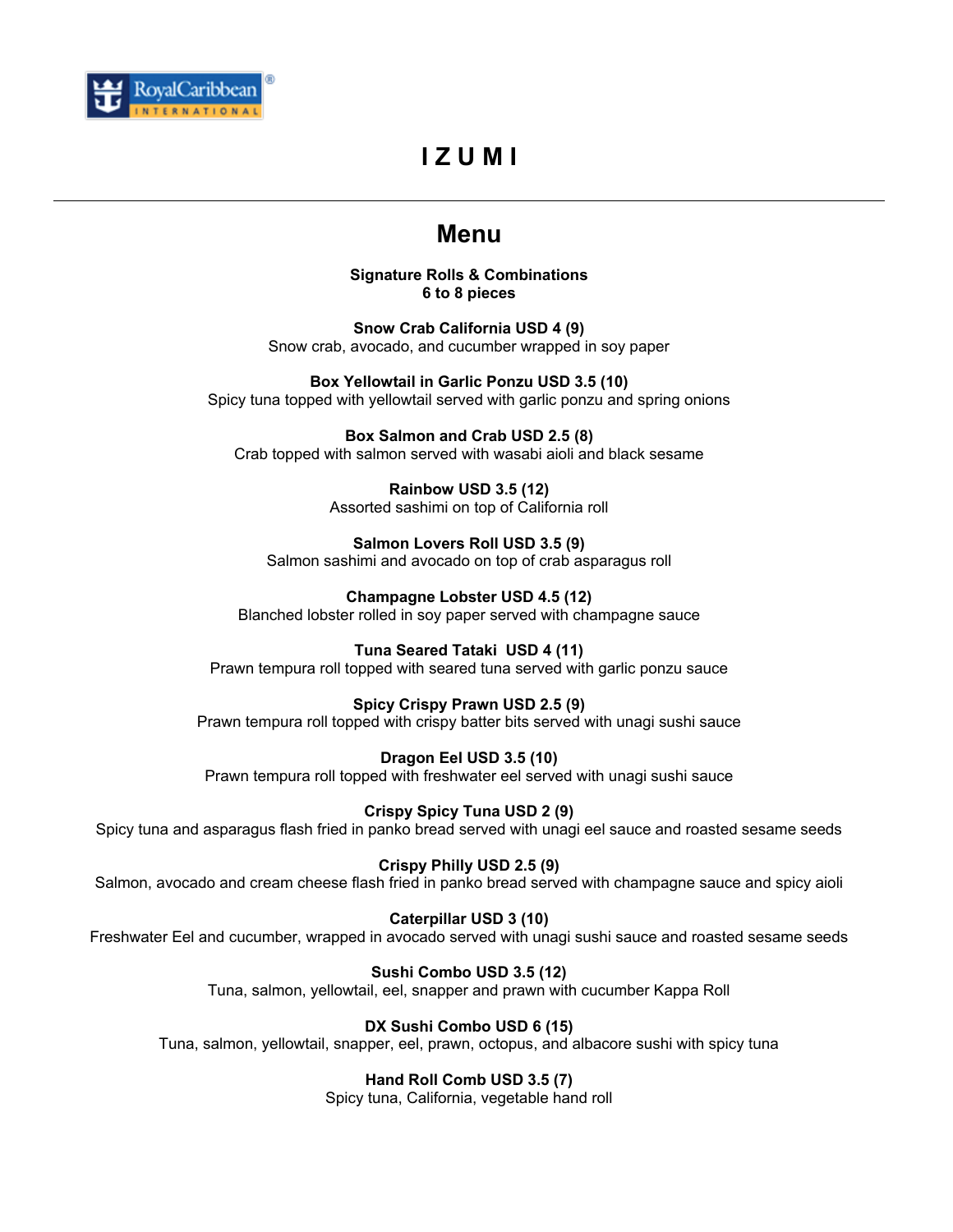#### **Assorted Sashimi Platter USD 8 (20)**

3 Tuna, 3 yellowtail, 3 salmon, 3 snapper and 3 octopus sashimi served with daikon radish and wakame salad

#### **Traditional Roll / Hand Roll 8 pieces**

**California Roll/ CA HR USD 1.5 (5)**  Imitation crab meat, avocado and cucumber, wrapped in seaweed nori

**Spicy Tuna Roll/ Spicy Tuna HR USD 1.5 (6)**  Spicy tuna mixed with house chilli sauce, avocado, and cucumber, wrapped in seaweed nori

**Vegetable Roll/ Vegetable HR USD 1 (5)**  Avocado, cucumber, asparagus, daikon sprouts, and pickled birdock wrapped in seaweed nori

> **Cucumber Kappa Roll USD 1 (4)**  Cucumber sprinkled with sesame seeds wrapped in seaweed nori

> > **Tuna Tekka Roll USD 2 (5)**  Yellowfin Tuna rolled in seaweed nori

#### **Sushi Nigiri Fish on top of rice - 2 pieces**

**Seared Albacore USD 1.5 (4) Freshwater BBQ Eel USD 1.5 (4) Egg \* Tamago USD 1 (3) Inari Tofu Sushi USD 1 (3) Octopus \* Tako USD 1 (4) Tuna \* Maguro USD 1.5 (5) Salmon \* Sake USD 1.5 (4) Yellowtail \* Hamachi USD 1.5 (5) Snapper \* Tai USD 1 (4) Shrimp \* Ebi USD 1 (4)** 

**Sashimi Slices of Fish - 5 pieces** 

**Seared Albacore USD 2.5 (7) Octopus USD 2 (7) Tuna USD 2.5 (8) Salmon USD 2.5 (7) Snapper USD 2 (7) Yellowtail USD 3 (8)**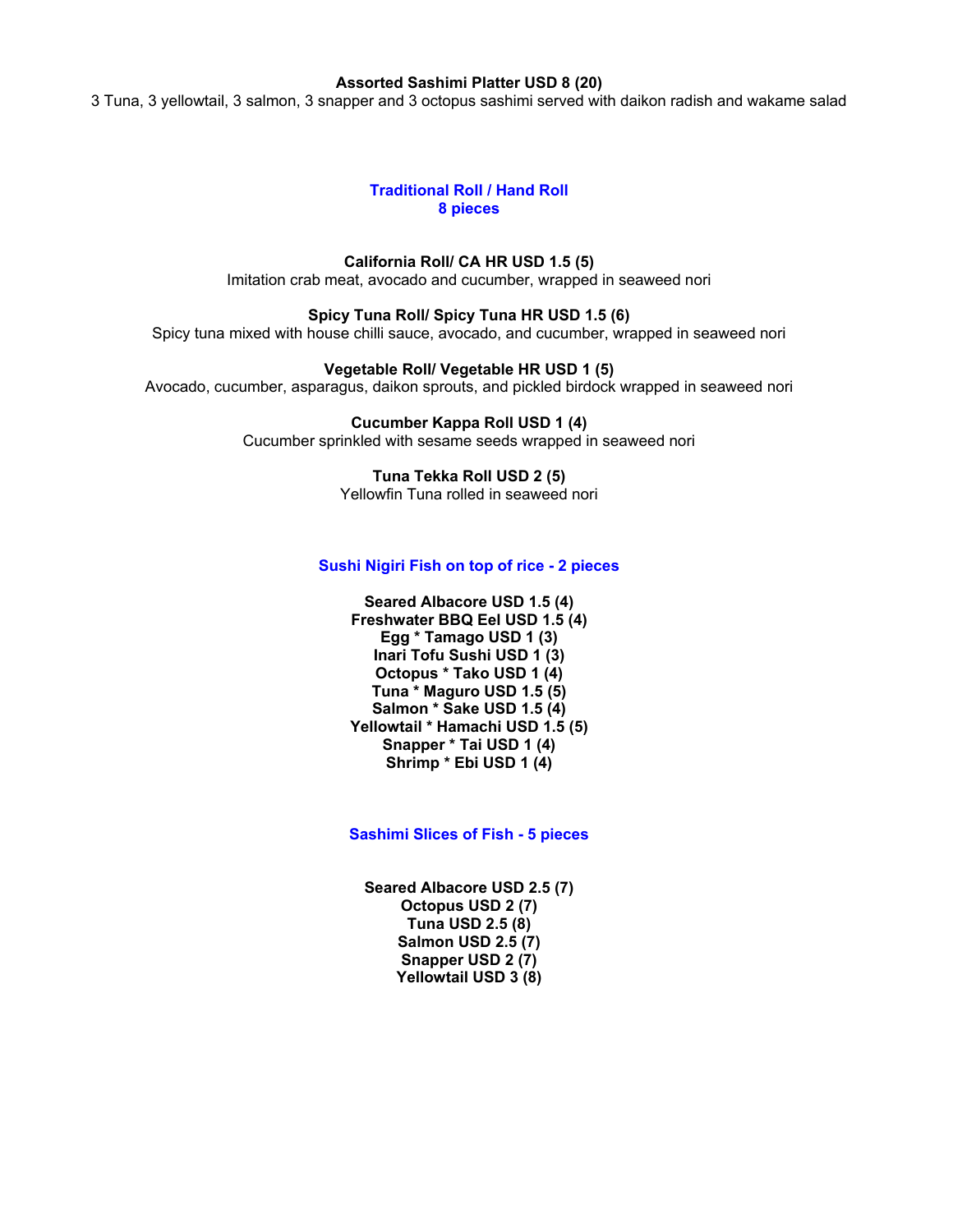## **Appetisers**

### **\*Edamame Soy Beans USD .25 (complimentary)**

Boiled edamame soy beans sprinkled with kosher salt

#### **Crab Cucumber Citrus Salad USD 1 (3)**

Imitation crab, cucumber, and wakame salad seasoned in sweet rice vinegar and yuzu citrus

## **Chicken Kara-age USD 1.5 (5)**

Crispy chicken thigh meat, marinated in soy ginger mirin, served in Thai sweet chilli sauce

#### **Tuna Wasabi Carpaccio USD 3 (10)**

Seasoned Tuna sashimi, drizzled in olive oil, wasabi aioli and topped with tobiko fish eggs, garlic chips, and Jalapeno Pepper

**Shrimp Gyoza Dumpling USD 1.5 (5)** 

Crispy shrimp won tons served with ponzu sauce

## **Vegetable Croquette USD 1.25 (5)**

Vegetable creamy potato croquette served with sweet soy sauce

## **Salad/Soup**

## **Ahi Ponzu Salad USD 2 (6)**

Chunked tuna, smelt egg, daikon sprout, cucumber, and mesculin mix, tossed in ponzu, sesame and chilli oil

#### **Tofu Miso Salad USD 1.5 (4)**

Diced tofu, thinly sliced carrots, daikon sprouts, cucumber, asparagus, and grape tomatoes served with miso dressing on the side

## **\*Miso Soup USD .25 (complimentary)**

Dashi stock with red miso, diced tofu, wakame seaweed and spring onions

## **Prawn Wonton Soup USD .75 (3)**

Clear chicken soup with shiitake mushrooms, spring onions, and prawn wontons

## **Entrée Hot Pot Nabe**

## **Beef Sukiyaki USD 5 (12)**

Thin slices of beef, yam noodles, tofu, and assorted Asian vegetables cooked in sweet soy mirin stock. Comes with white rice (Egg optional)

#### **Seafood Sukiyaki USD 7 (15)**

Scallops, prawns, white fish, salmon, yam noodles, tofu, and assorted Asian vegetables cooked in sweet soy mirin stock. Comes with white rice (Egg optional)

#### **Nabe Yaki Udon Noodle USD 4.5 (11)**

Prawn Tempura, chicken, Asian white noodles, tofu, shiitake and enoki mushrooms and assorted Asian vegetables cooked in udon dashi stock